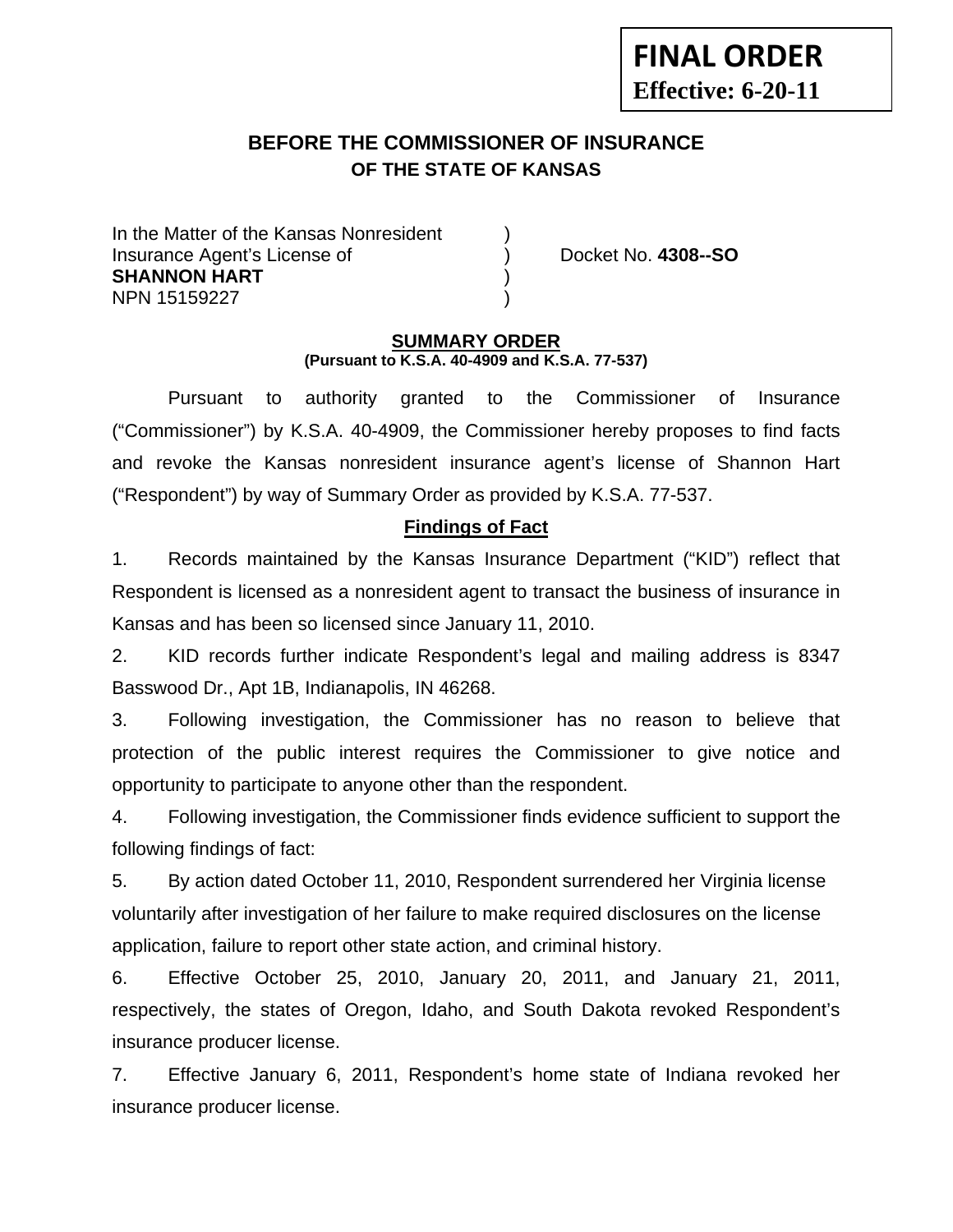8. Respondent did not report these actions to the Commissioner within 30 days as required by K.A.R. §40-7-9(a) and has not reported them to date.

9. Respondent denied criminal history on her Kansas application and has not reported any convictions since her license was issued.

10. By letter of April 21, 2011, counsel for KID wrote to Respondent at her mailing address of record and invited Respondent to reply within 15 business days if she disputed the above.

11. To date, Respondent has not replied, and the letter has not been returned.

## **Applicable Law**

12. K.S.A. 2010 Supp. 40-4909(a) provides, in relevant part:

"The commissioner may deny, suspend, revoke or refuse renewal of any license issued under this act if the commissioner finds that the applicant or license holder has:

(1) Provided incorrect, misleading, incomplete or untrue information in the license application.

 (2) Violated: (A) Any provision of chapter 40 of the Kansas Statutes Annotated, and amendments thereto, or any rule and regulation promulgated thereunder; . . . .

 (9) Had an insurance agent license, or its equivalent, denied, suspended or revoked in any other state, district or territory." K.S.A. 2010 Supp. 40- 4909(a).

13. K.A.R. §40-7-9 requires a licensed agent to report to the Commissioner within 30 days any disciplinary action against the agent's license by the insurance regulatory agency of another jurisdiction or any criminal conviction.

14. In addition, the Commissioner may revoke any license issued under the Insurance Agents Licensing Act if the Commissioner finds that the interests of the insurer or the insurable interests of the public are not properly served under such license. K.S.A. 2010 Supp. 40-4909(b).

15. K.S.A. 2010 Supp. 40-4906(a) provides that a person who is not a resident of Kansas shall receive a nonresident license if the nonresident person is licensed and in good standing in his or her home state unless denied licensure under K.S.A. 40-4909.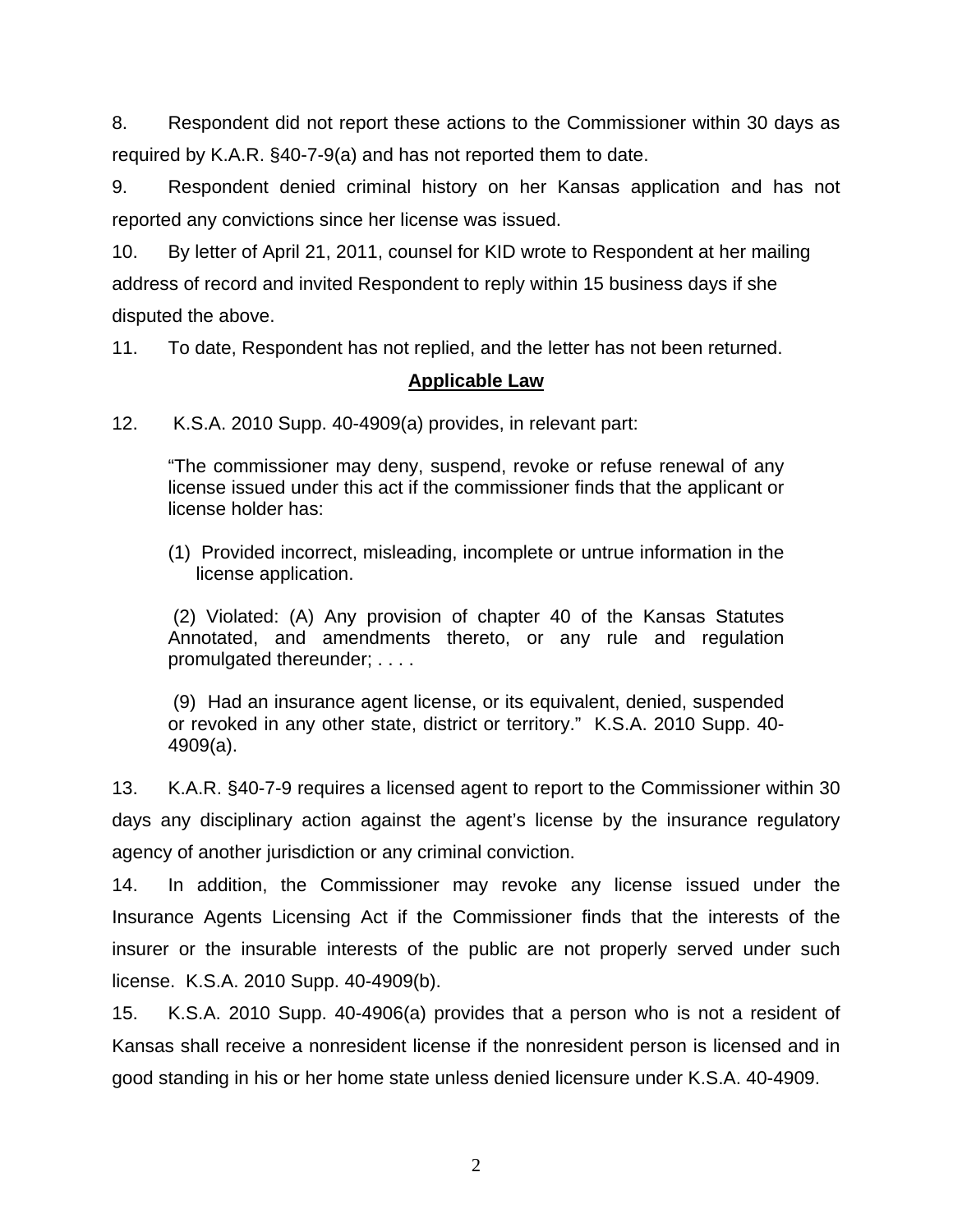#### **Conclusions of Law**

16. The Commissioner has jurisdiction over Respondent as well as the subject matter of this proceeding, and such proceeding is held in the public interest.

17. The Commissioner finds, based on the undisputed facts contained in paragraphs 5 through 8, that Respondent's license may be revoked pursuant to K.S.A. 40- 4909(a)(2)(A) because Respondent has violated K.A.R. §40-7-9 by failing to report a disciplinary action against her insurance agent license by another state.

18. The Commissioner finds that Respondent's license may be revoked pursuant to K.S.A. 40-4909(a)(9) because Respondent has had a license revoked or suspended by another state.

19. The Commissioner concludes that Respondent's license may be revoked pursuant to K.S.A. 40-4909(a)(1) because the license was issued based on incomplete or untrue information contained in the license application.

20. Based on the foregoing findings, the Commissioner concludes that sufficient grounds exist for the revocation of Respondent's insurance agent's license pursuant to K.S.A. 40-4909(a).

21. The Commissioner further concludes Respondent's license may be revoked pursuant to K.S.A. 40-4909(b) because such license is not properly serving the interests of the insurer and the insurable interests of the public.

22. In addition, the Commissioner concludes that Respondent is no longer qualified to hold a license based on reciprocity because Respondent is no longer licensed in her state of residence.

23. Based on the facts and circumstances set forth herein, it appears that the use of summary proceedings in this matter is appropriate, in accordance with the provisions set forth in K.S.A. 77-537(a), in that the use of summary proceedings does not violate any provision of the law, the protection of the public interest does not require the KID to give notice and opportunity to participate to persons other than Respondent, and after investigation, KID believes in good faith that the allegations will be supported to the applicable standard of proof.

3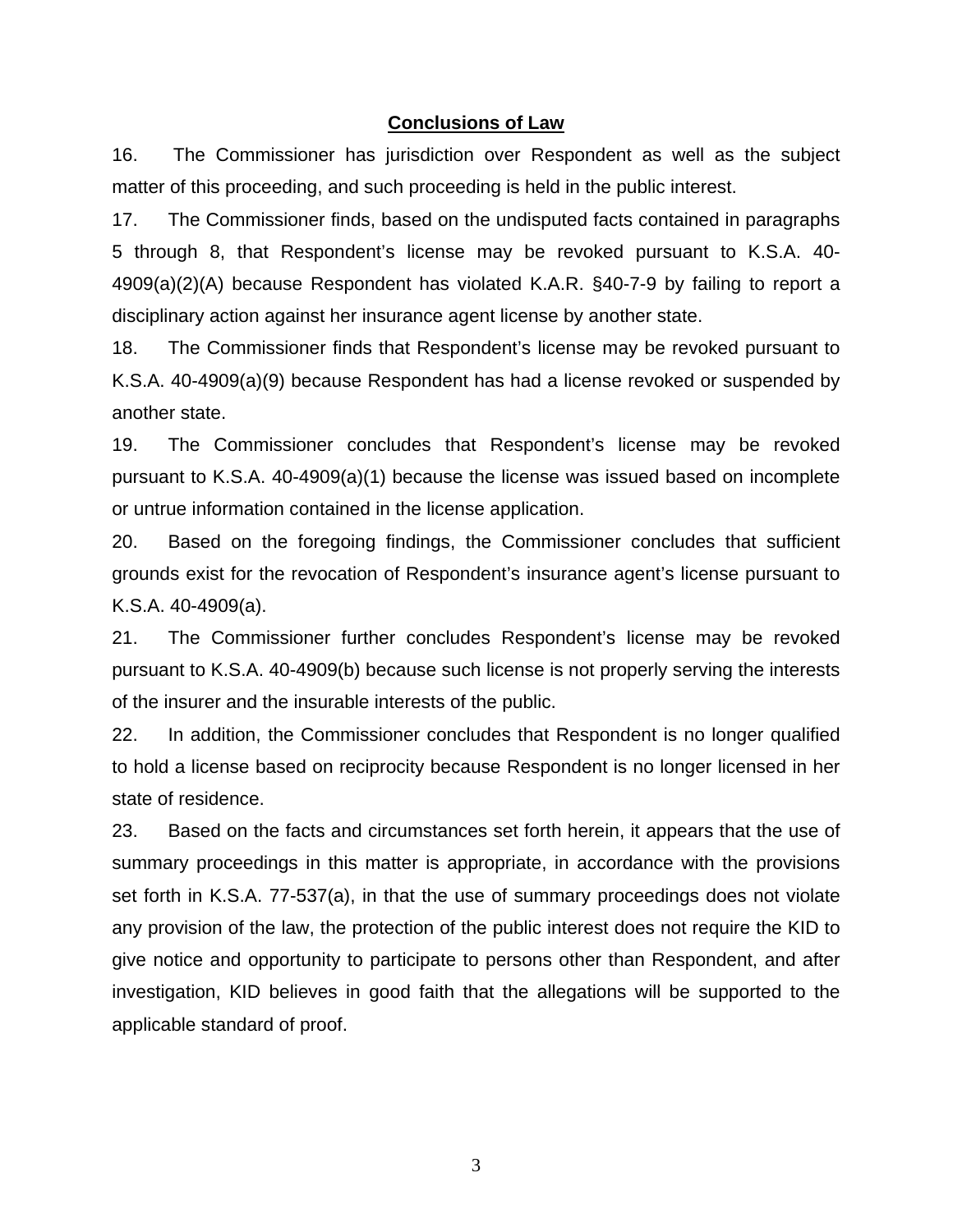## **Policy to be Served**

24. Before issuing an insurance agent license, the Commissioner must determine that the applicant is qualified and has not committed any act that would be grounds for denial, suspension, or revocation. K.S.A. 40-4905(b). Further, the Commissioner may revoke any license issued under the Insurance Agents Licensing Act if the Commissioner finds that the interests of the insurer or the insurable interests of the public are not properly served under the license. The following action is appropriate to promote the security and integrity of the insurance business and protect insurance consumers by licensing, or continuing to license, persons or entities to sell, solicit, or negotiate insurance in the State of Kansas only if their conduct indicates they are both qualified and trustworthy.

 **IT IS THEREFORE ORDERED BY THE COMMISSIONER OF INSURANCE THAT** the Kansas nonresident insurance agent's license of **SHANNON HART** is hereby **REVOKED. It is further ordered,** that **SHANNON HART** shall **CEASE and DESIST** from the sale, solicitation, or negotiation of insurance, doing any act toward the sale, solicitation, or negotiation of insurance, and/or receiving compensation deriving from the sale, solicitation, or negotiation of insurance conducted on and after the effective date of this order.

## **IT IS SO ORDERED THIS \_\_31st\_\_ DAY OF MAY 2011, IN THE CITY OF TOPEKA, COUNTY OF SHAWNEE, STATE OF KANSAS.**



 \_/s/ Sandy Praeger\_\_\_\_\_\_\_\_\_\_\_\_\_\_\_\_ Sandy Praeger Commissioner of Insurance

/s/ Zachary J.C. Anshutz Zachary J.C. Anshutz General Counsel